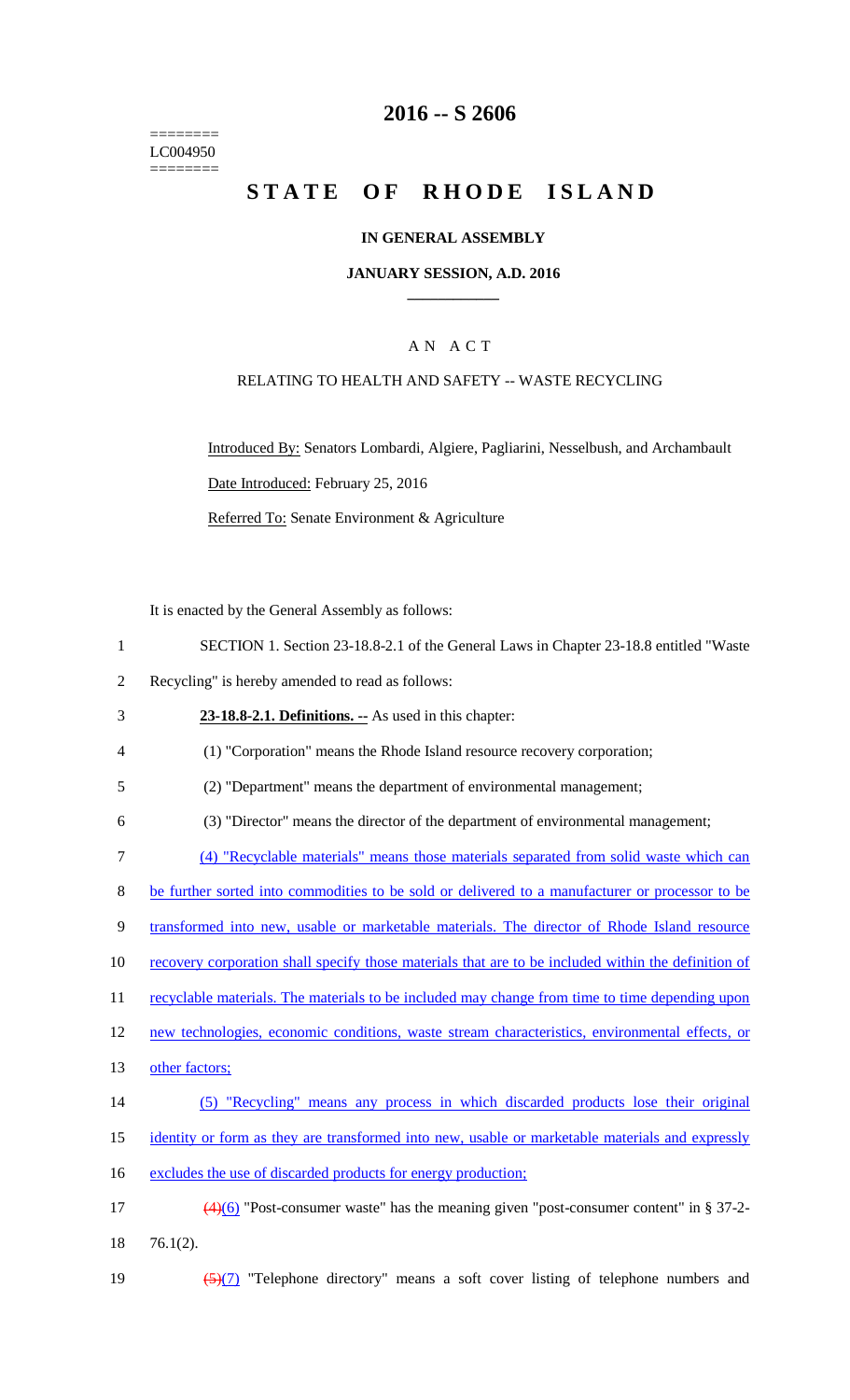addresses by telephone listing territories commonly listed alphabetically or by occupation and distributed to households and businesses on behalf of telecommunications utilities or private advertisers; and

 (6)(8) "Telephone directory distributor" means any party which distributes telephone directories within the state, and shall include the principal of the party if the party is an agent and the principal is located or doing business in the state.

 SECTION 2. Section 23-18.9-7 of the General Laws in Chapter 23-18.9 entitled "Refuse Disposal" is hereby amended to read as follows:

 **23-18.9-7. Definitions. --** As used in this chapter, the following terms shall, where the context permits, be construed as follows:

 (1) "Beneficial reuse material" means a processed, nonhazardous, solid waste not already defined as recyclable material by this chapter and by regulations of the Rhode Island department of environmental management that the director has determined can be reused in an environmentally beneficial manner without creating potential threats to public health, safety, welfare, or the environment or creating potential nuisance conditions.

 (2) "Beneficial use determination" (BUD) means the case-by-case process by which the director evaluates a proposal to use a specific solid waste as a beneficial reuse material for a specific purpose at a specific location within the host municipality.

 (3) "Cocktailing" means the adding, combining, or mixing of hazardous waste as defined in § 23-19.1-4 with construction debris and demolition debris.

 (4) "Construction and demolition (C&D) debris" means non-hazardous solid waste resulting from the construction, remodeling, repair, and demolition of utilities and structures and uncontaminated solid waste resulting from land clearing. This waste includes, but is not limited to, wood (including painted, treated, and coated wood, and wood products); land-clearing debris; wall coverings; plaster; drywall; plumbing fixtures; non-asbestos insulation; roofing shingles and other roof coverings; glass; plastics that are not sealed in a manner that conceals other wastes, empty buckets ten (10) gallons or less in size and having no more than one inch of residue remaining on the bottom; electrical wiring and components containing no hazardous liquids; and pipe and metals that are incidental to any of the previously described waste. Solid waste that is not C&D debris (even if resulting from the construction, remodeling, repair, and demolition of utilities, structures and roads; land clearing) includes, but is not limited to, asbestos; waste; garbage; corrugated container board; electrical fixtures containing hazardous liquids, such as fluorescent light ballasts or transformers; fluorescent lights; carpeting; furniture; appliances; tires; drums; containers greater than ten (10) gallons in size; any containers having more than one inch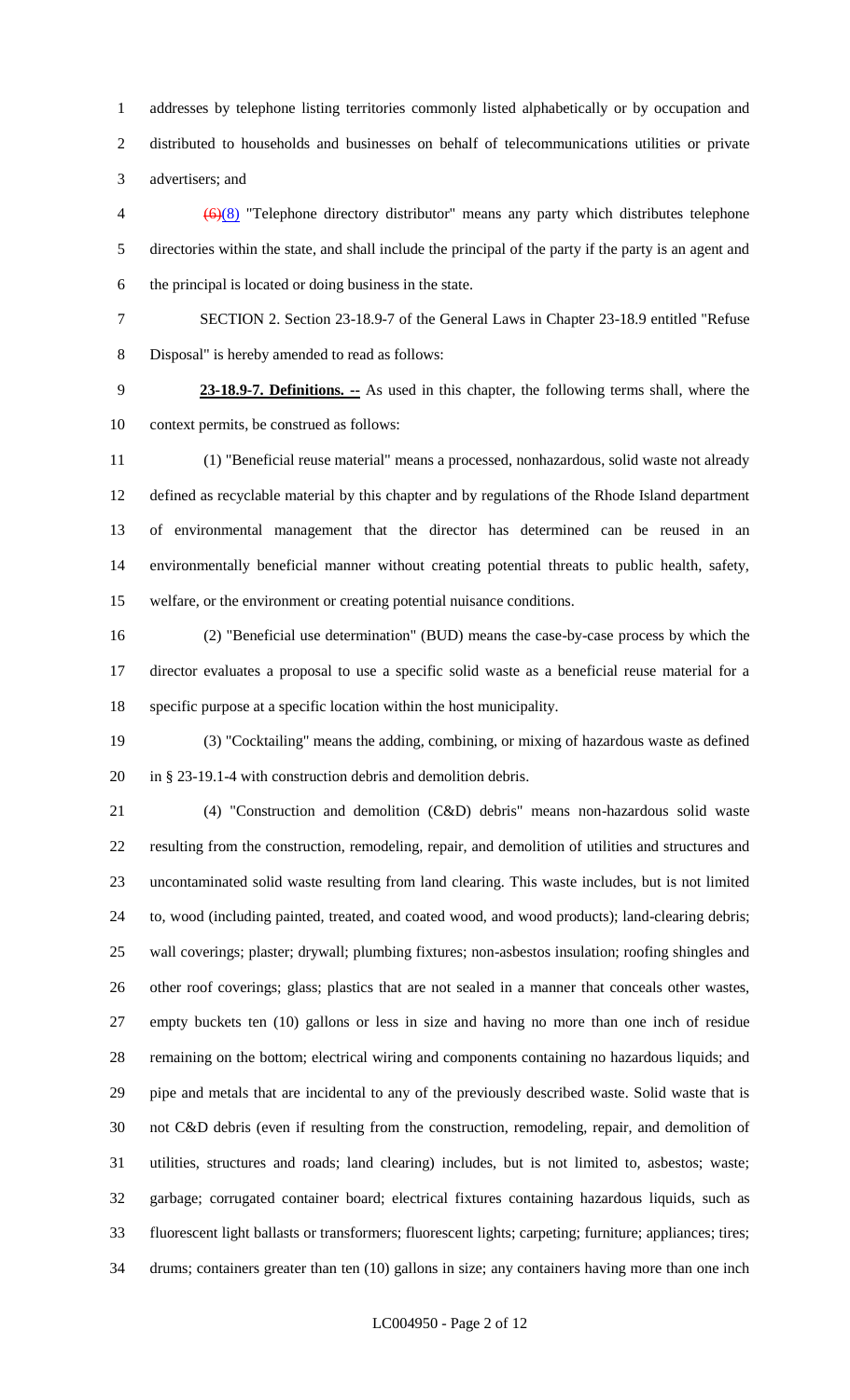of residue remaining on the bottom; and fuel tanks. Specifically excluded from the definition of construction and demolition debris is solid waste (including what otherwise would be construction and demolition debris) resulting from any processing technique, other than that employed at a department-approved C&D debris processing facility, that renders individual waste components unrecognizable, such as pulverizing or shredding.

 (5) "Construction and demolition debris processing facility" means a solid waste management facility that receives and processes construction and demolition debris. These facilities must demonstrate, through records maintained at the facility and provided to the department, that seventy-five percent (75%) of all material received by the facility is processed and removed from the site within six (6) weeks of receipt on a continuous basis, and that in no case stores material on site for over three (3) months; provided, however, these facilities do not include municipal compost facilities.

 (6) "Construction and demolition debris separation facility" means a facility that receives, separates, and/or screens construction and demolition debris into its components for subsequent resale or processing that includes, but is not limited to, grinding, shredding, crushing, or landfilling at another location separate and apart from the location on which the separation occurs.

 (7) "Director" means the director of the department of environmental management or any subordinate or subordinates to whom the director has delegated the powers and duties vested in him or her by this chapter.

 (8) "Expansion" means any increase in volume, size, or scope, either vertically, horizontally, or otherwise; provided, however, that this section does not apply to the vertical expansion of the Charlestown municipal landfill until the closure date of July 1, 2000.

 (9) "Person" includes an individual, firm, partnership, association, and private or municipal corporation.

26 (10) "Recyclable materials" means those materials separated from solid waste for reuse. 27 The director of the department of environmental management, through regulations, shall specify 28 those materials that are to be included within the definition of recyclables. which can be further 29 sorted into commodities to be sold or delivered to a manufacturer or processor to be transformed into new, usable or marketable materials. The director of Rhode Island resource recovery corporation shall specify those materials that are to be included within the definition of recyclable 32 materials. The materials to be included may change from time to time depending upon new technologies, economic conditions, waste stream characteristics, environmental effects, or other factors.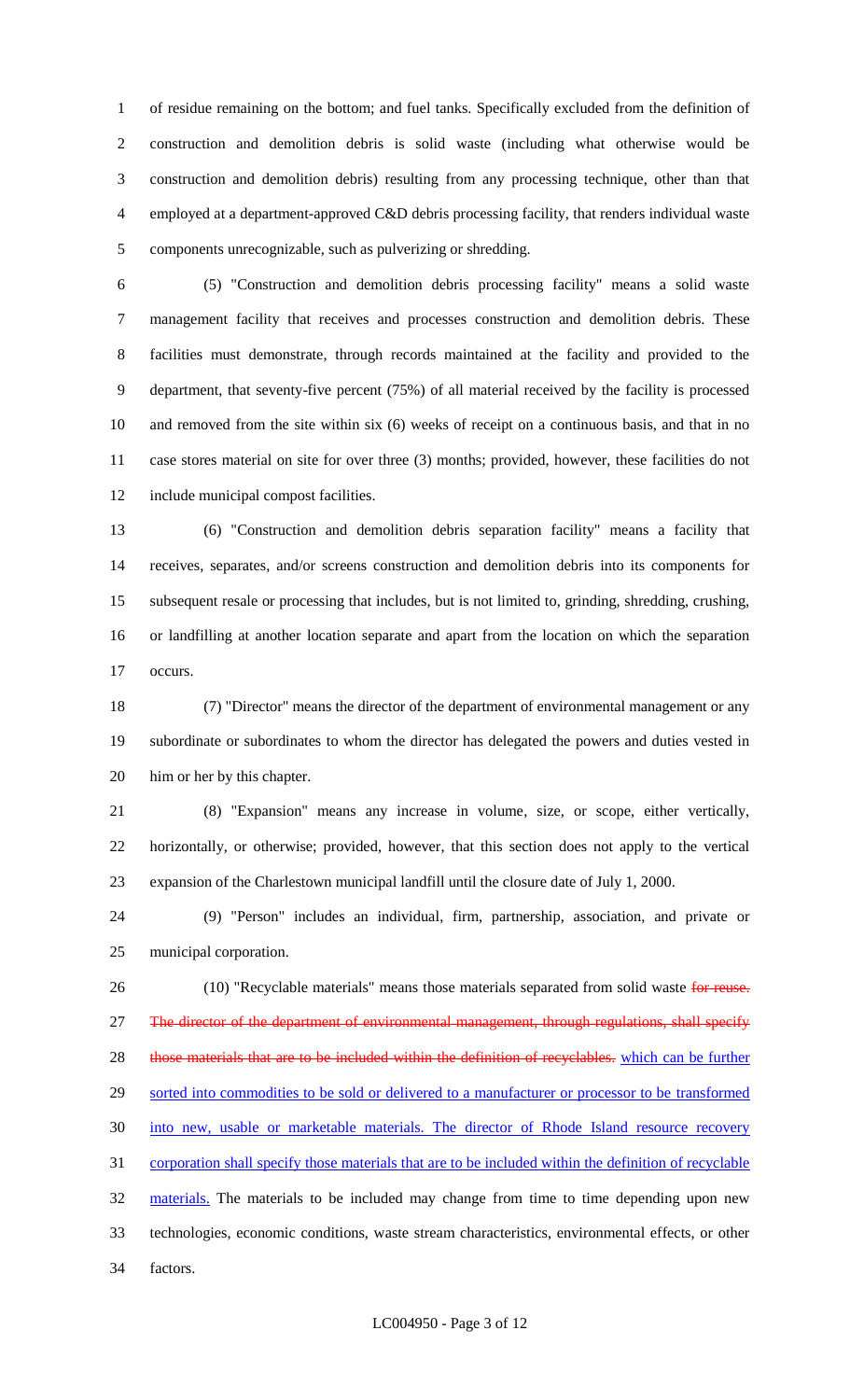(11) "Segregated solid waste" means material separated from other solid waste for reuse.

 (12) "Solid waste" means garbage, refuse, tree waste as defined by subsection 14 of this section, and other discarded solid materials generated by residential, institutional, commercial, industrial, and agricultural sources, but does not include solids or dissolved material in domestic sewage or sewage sludge or dredge material as defined in chapter 6.1 of title 46, nor does it include hazardous waste as defined in chapter 19.1 of this title, nor does it include used asphalt, concrete, or Portland concrete cement.

 (13) "Solid waste management facility" means any plant, structure, equipment, real and personal property, except mobile equipment or incinerators with a capacity of less than one thousand pounds (1,000 lbs.) per hour, operated for the purpose of processing, treating, or disposing of solid waste but not segregated solid waste. Any solid waste management facility that stores waste materials containing gypsum on site over three (3) months must install and maintain an active gas collection system approved by the department of environment management.

 (14) (a) "Tree Waste" means all parts of a tree, including stumps, branches, and logs that shall be considered solid waste for purposes of this chapter unless the tree waste meets the following criteria:

(1) The tree waste remains on the property where it was generated; or

 (2) The tree waste remains in the possession of the person who generated it and is stored above the ground surface, on property that the same person controls, for purposes of recycling and reuse; or

 (3) The tree waste, whether generated on or off-site, is being actively managed as a usable wood product such as landscape mulch, wood chips, firewood, or mulch.

 (b) The application of the criteria set forth in this section shall not be deemed to abrogate, diminish, or impair the enforcement of the requirements established pursuant to chapter 28.1 of this title or the authority of the state and/or a city or town to protect the public health, safety, or welfare from a public nuisance resulting from the storage and handling of tree waste.

 (15) "Organic waste material" means the organic material portion of the solid waste stream, including, but not limited to, food scraps, food processing residue, and soiled or unrecyclable paper that has been separated from nonorganic material.

 (16) "Composting facility" means land, appurtenances, structures, or equipment where organic materials originating from another process or location that have been separated at the point or source of generation from nonorganic material are recovered using a process of accelerated biological decomposition of organic material under controlled aerobic conditions.

(17) "Anaerobic digestion facility" means a facility employing a closed vessel to perform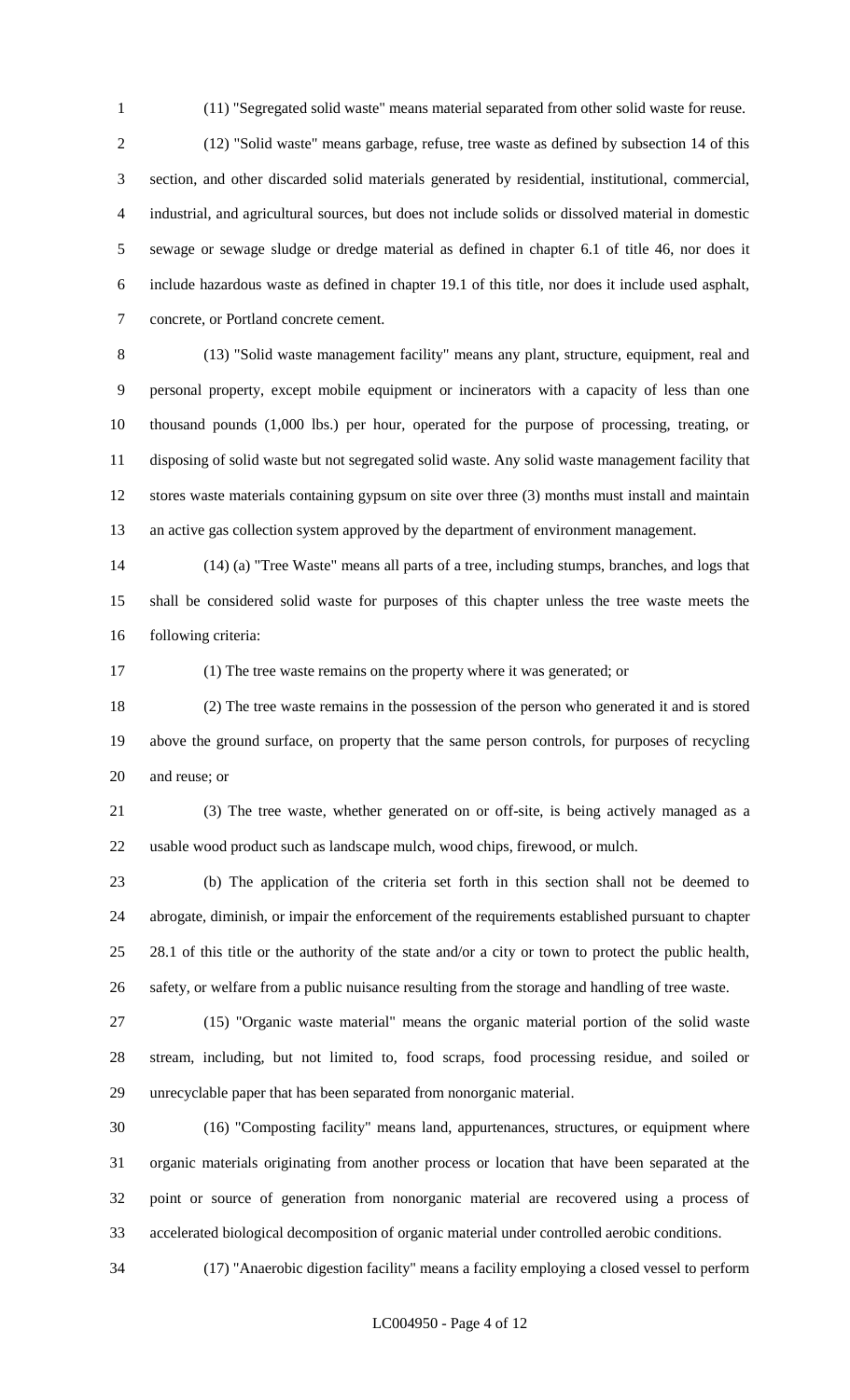a closed process of accelerated biodegradation of organic materials and/or organic solid wastes into biogas and digestate, using microorganisms under controlled conditions in the absence of oxygen.

(18) "Other authorized recycling method" means:

 (i) Recycling organic waste material on site or treating organic waste material via on-site organic treatment equipment permitted pursuant to the general laws or federal law; or

 (ii) Diverting organic waste material for agricultural use, including consumption by animals.

 (19) "Covered entity" means each commercial food wholesaler or distributor, industrial food manufacturer or processor, supermarket, resort or conference center, banquet hall, restaurant, religious institution, military installation, prison, corporation, hospital or other medical care institution, and casino.

(20) "Covered educational institution" means a higher educational or research institution.

 (21) "Covered educational facility" means a building or group of two (2) or more interconnected buildings owned or used by a covered educational institution at which organic waste materials are generated.

 SECTION 3. Section 23-18.12-2 of the General Laws in Chapter 23-18.12 entitled "Beverage Container Recyclability" is hereby amended to read as follows:

 **23-18.12-2. Definitions. --** (a) "Beverage container" means any sealable bottle, can, jar, or carton which contains a beverage.

 (b) "Beverage retailer" means any person who engages in the sale of a beverage container to a consumer within the state, or any operator of a vending machine.

 (c) "Beverage wholesaler" means any person who engages in the sale of beverage containers to beverage retailers in this state, including any brewer, manufacturer, or bottler who engages in the sales.

 (d) "Beverages" include milk, juices, carbonated soft drinks, soda water, mineral water, beer, and other malt beverages, wine and wine coolers, and all other packaged liquors and liquid mixes.

(e) "Corporation" means the Rhode Island resource recovery corporation.

(f) "Department" means the department of environmental management.

 (g) "Distributor establishments" means all sales outlets, stores, and shops located in this state that sell beverages to consumers, except merchants who sell prepared food or drink for consumption on the premises.

(h) "Recyclable" means recovered resources able to be reused in manufacturing,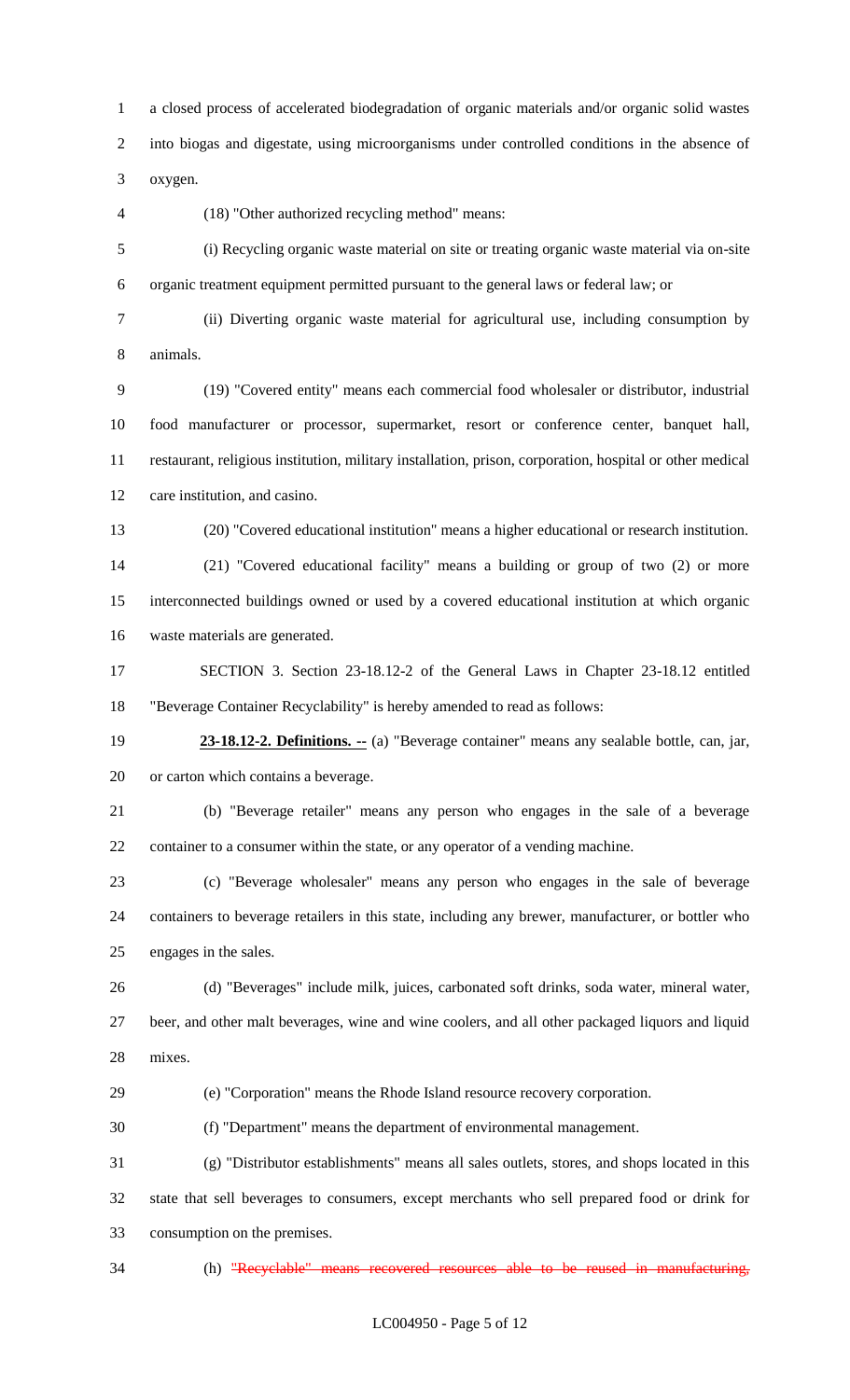1 agriculture, power production, or other processes. "Recycling" means any process in which discarded products lose their original identity or form as they are transformed into new, usable or marketable materials and expressly excludes the use of discarded products for energy production. (i) "Recycling rate" means the percentage by weight of a particular beverage container that is recovered from municipal and/or commercial collection programs for recycling. The recycling rate shall apply only to those beverages included in the state mandatory recycling program. (j) "Reusable" means able to be refilled after proper processing on an economically feasible basis as a beverage container. (k) "Recyclable materials" means those materials separated from solid waste which can 11 be further sorted into commodities to be sold or delivered to a manufacturer or processor to be 12 transformed into new, usable or marketable materials. The director of Rhode Island resource 13 recovery corporation shall specify those materials that are to be included within the definition of 14 recyclable materials. The materials to be included may change from time to time depending upon new technologies, economic conditions, waste stream characteristics, environmental effects, or 16 other factors. SECTION 4. Section 23-19-5 of the General Laws in Chapter 23-19 entitled "Rhode Island Resource Recovery Corporation" is hereby amended to read as follows: **23-19-5. Definitions.** -- The following words and phrases have the meanings ascribed to them in this section unless the context clearly indicates otherwise: (1) "Bonds and notes" means bonds, including without limitation refunding bonds, notes, including without limitation renewal notes and bond anticipation notes, and other obligations or evidences of indebtedness of the corporation issued pursuant to the provisions of this chapter and the resolutions of the corporation. (2) "Central landfill" means the central landfill located in Johnston. (3) "Corporation" means the Rhode Island resource recovery corporation created and established pursuant to this chapter. (4) "Landfill revenues" means the surplus, if any, of all tipping fees and other revenues received at the central landfill over the annual costs of the landfill, and a pro-rata share of the corporation's administrative expenses. (5) "Municipal solid waste" means that solid waste generated by the residents of a municipality in the course of their daily living, the disposal of which the governing body of that municipality has undertaken in the discharge of its duties to protect the health of the municipality. Municipal solid waste does not include solid waste generated by residents of a municipality in the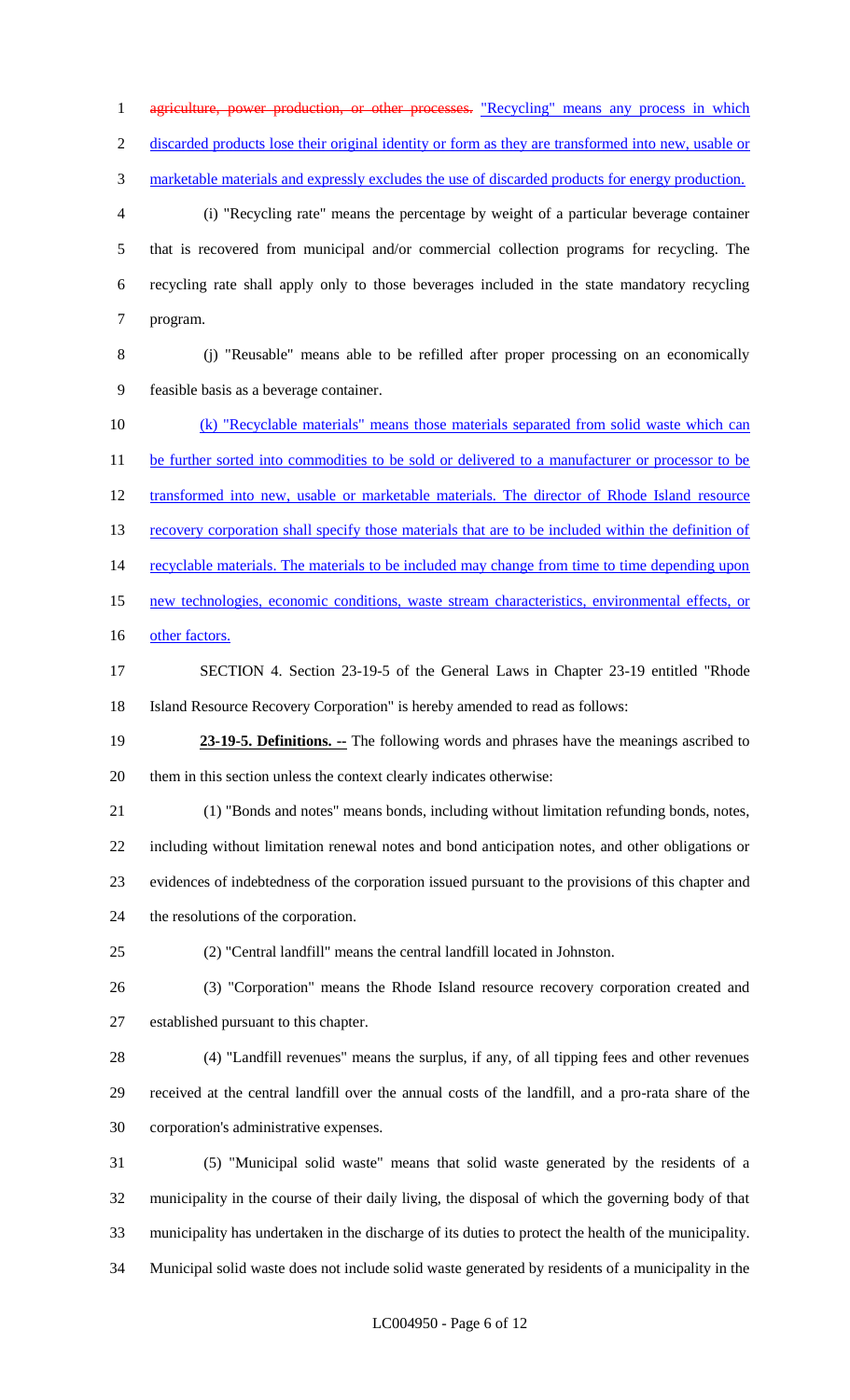course of their employment or that generated by any manufacturing or commercial enterprise.

 (6) "Municipal solid waste disposal arrangements" means those arrangements entered into by a municipality which provide for the final disposal of wastes in a manner approved by the department of health, the department of environmental management, and the corporation; provided, however, that the disposal of wastes in transfer stations or facilities for interim storage shall not constitute final disposal of the wastes.

(7) "Municipality" means any town or city within the state.

 (8) "Person" means any individual, firm, institution, partnership, association or corporation, public, or private, organized or existing under the laws of the state or other states including federal corporations, but excluding municipalities.

 (9) "Project" means the design, acquisition, ownership, operation, construction, rehabilitation, improvement, development, sale, lease, or other disposition of, or the provision of financing for, any solid waste management facility or the industrial and/or business parks in the town of Johnston authorized by § 23-19-9(a)(7) and the highway access authorized by § 23-19- 10.3.

16 (10) "Recyclable materials" means those materials separated from solid waste for reuse. 17 The director of the department of environmental management through regulations shall specify 18 those materials that are to be included within the definition of recyclables. which can be further 19 sorted into commodities to be sold or delivered to a manufacturer or processor to be transformed into new, usable or marketable materials. The director of Rhode Island resource recovery corporation shall specify those materials that are to be included within the definition of recyclable 22 materials. The materials to be included may change from time to time depending upon new technologies, economic conditions, characteristics of the waste stream, environmental effects, or other factors.

25 (11) "Recycling" means the reuse of recovered resources in manufacturing, agriculture, 26 power production, or other processes any process in which discarded products lose their original 27 identity or form as they are transformed into new, usable or marketable materials and expressly

excludes the use of discarded products for energy production.

 (12) "Resource recovery" means the processing of solid wastes in such a way as to produce materials or energy that may be used in manufacturing, agriculture, and other processes.

 (13) "Resource recovery system" means the corporation's integrated system of resource recovery consisting of a series of waste processing facilities designed to process a minimum of seventy percent (70%) of the municipal and commercial solid waste streams by employing an on-site waste separation technology for the purpose of recycling and/or reusing a minimum of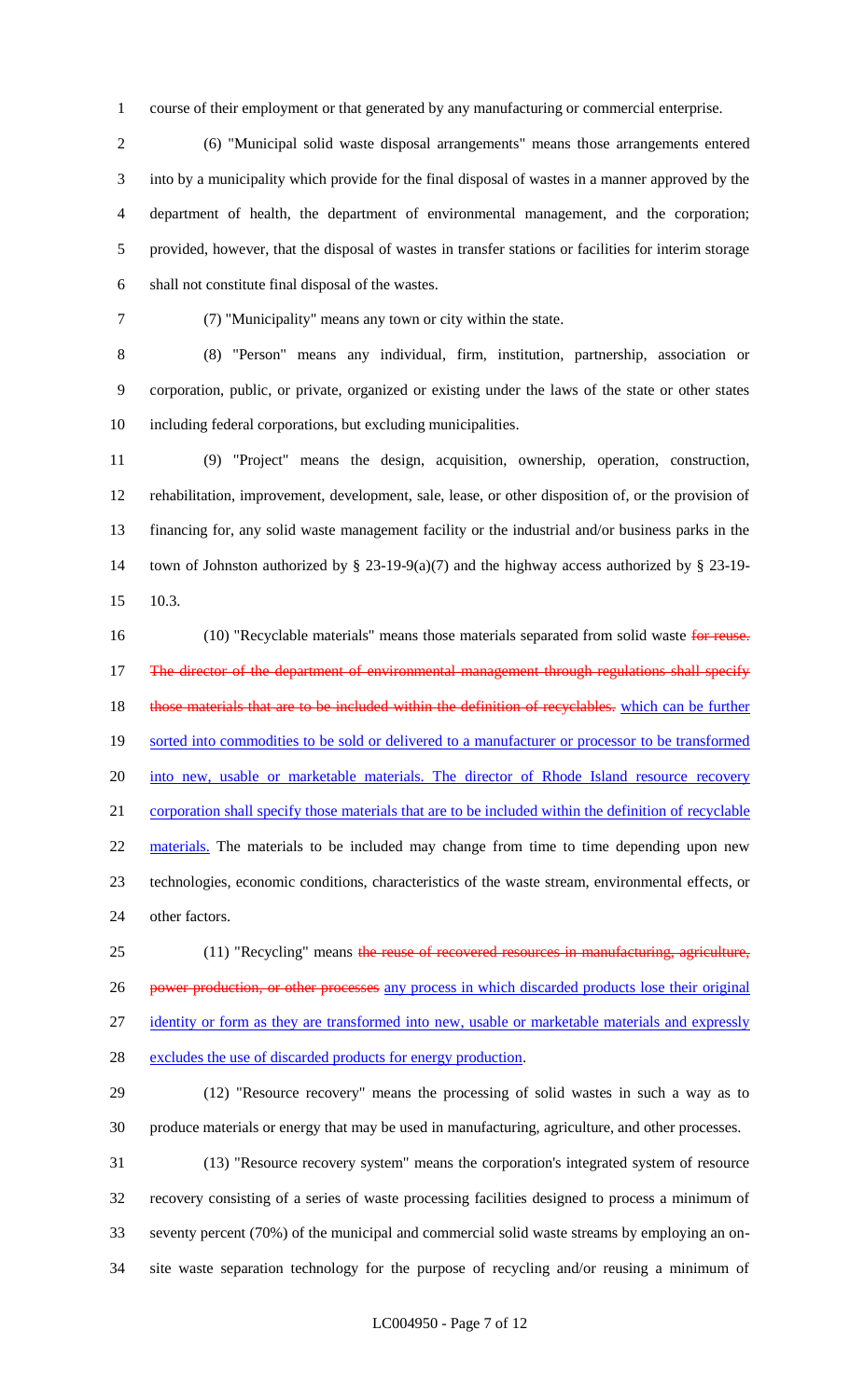seventy percent (70%) of the solid waste stream, and minimal use of landfills for the purpose of providing temporary backup or bypass landfill capacity and residue disposal from waste processing facilities and any other related facilities and services.

 (14) "Resource recovery system costs" means all operating costs of the system; debt service and other financing costs related to the resource recovery system; the costs of recycling grants-in-aid and similar obligations of the corporation; allocations for extraordinary and unexpected costs; and a pro-rata share of the corporation's administrative expenses.

 (15) "Resource recovery system revenues" means all amounts received by the corporation as municipal tipping fees, non-municipal tipping fees, energy revenues, revenues from the sale of recyclable materials, and all other revenues received with respect to the resource recovery system, but shall not include any landfill revenues and any amounts received as a state subsidy.

 (16) "Revenues" means monies or income received by the corporation in whatever form, including but not limited to fees, charges, lease payments, interest payments on investments, payments due and owing on account of an instrument, contract, or agreement between the corporation, any municipality, or person, gifts, grants, or any other monies or payments to which the corporation is entitled under the provisions of this chapter or any other law, or of any agreement, contract, or indenture.

 (17) "Segregated solid waste" means material which has been separated from the waste stream at the generation source for the purpose of recovering and recycling the materials.

 (18) "Solid waste" means garbage, refuse, sludge from a waste treatment plant, water supply treatment plant, or air pollution control facility and other discarded materials, including solid, liquid, semisolid, or contained gaseous material generated by residential, institutional, commercial, industrial, and agricultural sources but does not include solids or dissolved materials in domestic sewage.

 (19) "Solid waste management facility" means any plant, structure, equipment, and other property, real, personal, or mixed, or the modification or replacement of any of the foregoing, for the receipt, storage, treatment, utilization, processing, transporting, or final disposition of or recovery of resources from solid waste other than segregated solid waste, or any facility which disposes of solid waste by reconstituting, converting, or otherwise recycling it into material which is not waste; or any property or system to be used in whole or in part for any of the previously mentioned purposes, whether or not another purpose is also served by it; or any other property or system incidental to, or which has to do with, or the end purpose of which, is any of the foregoing; or any combination of two (2) or more of the foregoing.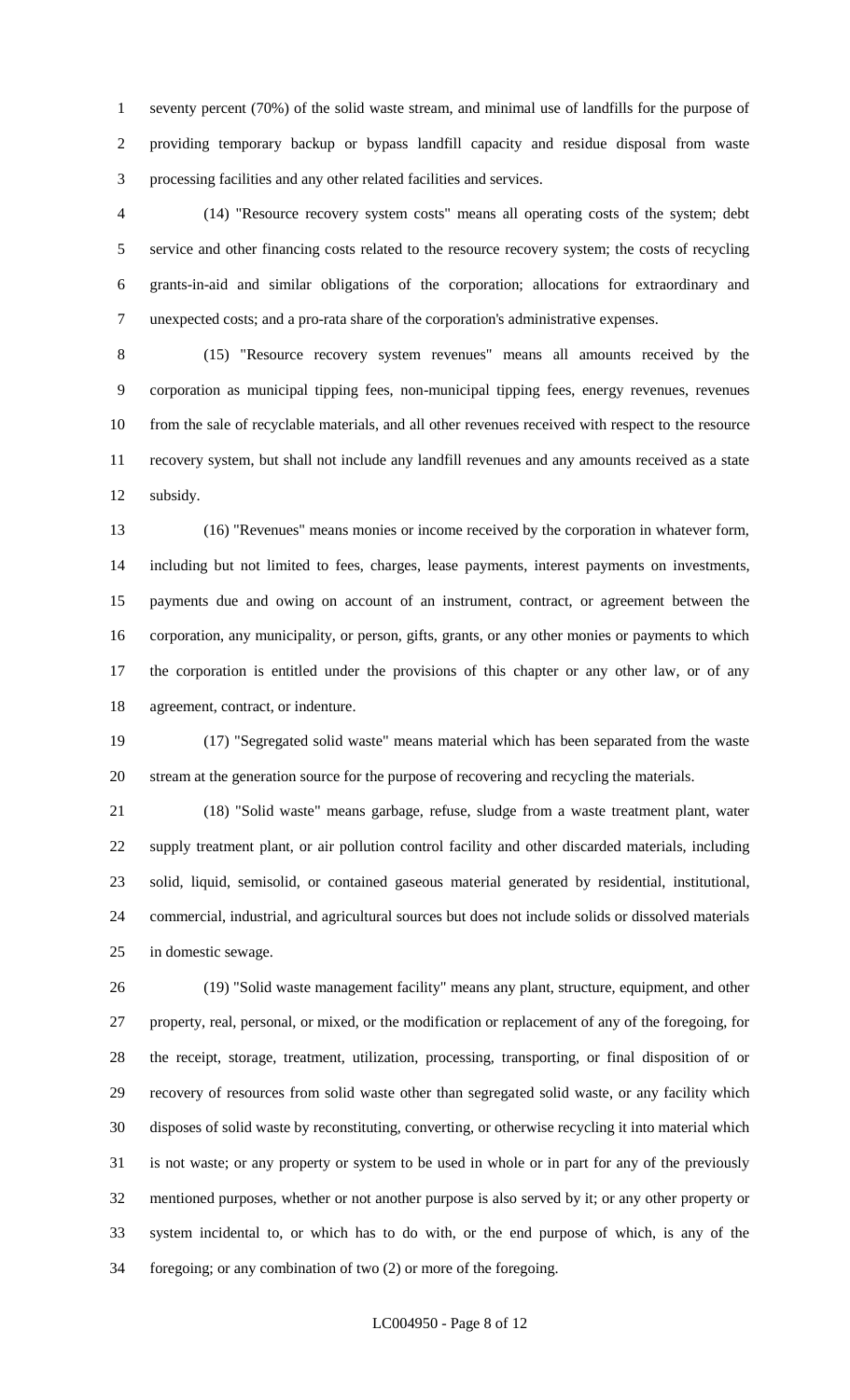(20) "Statewide resource recovery system development plan" means that plan which will specify the location, size, and type of solid waste management facilities that may be required to develop an integrated statewide resource recovery system for the effective management of solid waste in Rhode Island. It will also specify a proposed schedule by which the component facilities will be phased into the statewide system, and it will provide for the administrative and financial requirements for implementing the plan.

 (21) "Waste management" means actions taken to effectuate the receipt, storage, transportation, and processing for resource recovery and recycling, or for the ultimate disposal, of solid waste.

 (22) "Waste processing facility" means a solid waste facility employing recycling based technology employing an on-site waste separation technology designed to process both nonsource separated and source separated solid waste for the purpose of recycling, and/or composting, and/or reusing a minimum of seventy percent (70%) of the municipal and commercial solid waste streams.

 SECTION 5. Section 37-15-3 of the General Laws in Chapter 37-15 entitled "Litter Control and Recycling" is hereby amended to read as follows:

 **37-15-3. Definitions. --** As used in this chapter the following terms shall, where the context permits, be construed as follows:

 (1) "Community recycling center" means a central collection point in a community for recyclable materials, or a point where the materials are taken after being collected to be processed.

(2) "Department" means the department of environmental management.

(3) "Director" means the director of the department of environmental management.

 (4) "Litter" means garbage, trash, waste, rubbish, ashes, cans, bottles, wire, paper, cartons, boxes, automobile parts, furniture, glass, or anything else of an unsightly or unsanitary nature thrown, dropped, discarded, placed, or deposited by a person on public property, on private property not owned by the person, or in or on waters of the state, unless the person has:

(i) Been directed to do so by a public official as part of a litter collection drive;

 (ii) Discarded, thrown, dropped, placed, or discarded the material in a litter receptacle in a manner that prevented the material from being carried away by the elements; or

 (iii) Been issued a license or permit covering the material pursuant to chapters 18.9 and 19.1 of title 23.

 (5) "Litter bag" means a bag, sack, or other container made of any material which is large enough to serve as a receptacle for litter inside a vehicle or watercraft.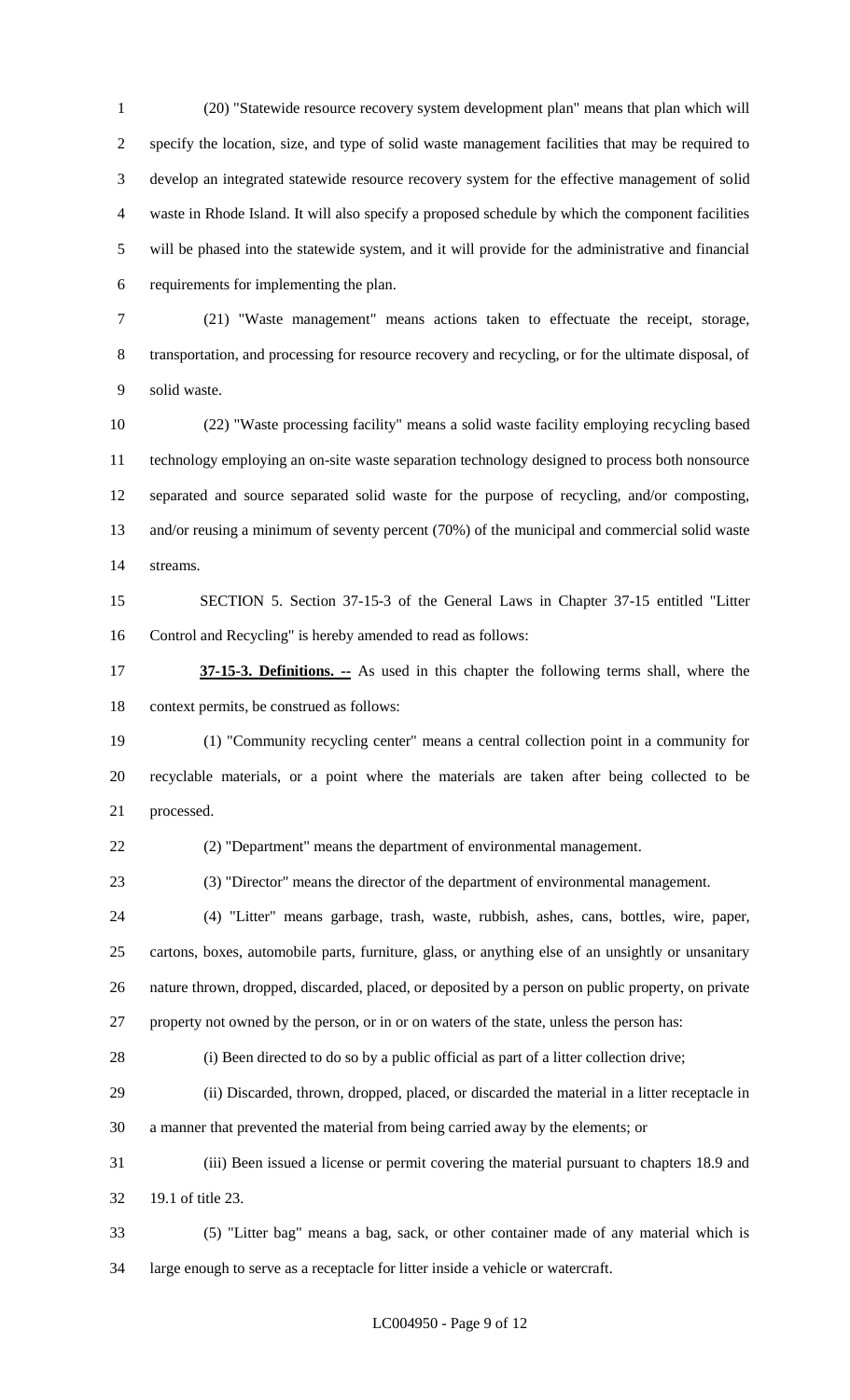(6) "Litter receptacle" means those containers adopted by the department of environmental management and which may be standardized as to size, shape, capacity, and color and which shall bear the state anti litter symbol, as well as any other receptacles suitable for the depositing of litter.

 (7) "Person" means any natural person, political subdivision, government agency, public or private corporation, partnership, joint venture, association, firm, individual proprietorship, or other entity whatsoever.

(8) "Program" means those activities of the department to encourage, manage, and fund

litter control and recycling pursuant to this chapter.

 (9) "Public place" means any area that is used or held out for use by the public whether owned or operated by public or private interests.

12 (10) "Recycling" means the reuse of recovered resources in manufacturing, agriculture, 13 power production, or other processes any process in which discarded products lose their original 14 identity or form as they are transformed into new, usable or marketable materials and expressly

15 excludes the use of discarded products for energy production.

 SECTION 6. Section 37-15.1-3 of the General Laws in Chapter 37-15.1 entitled "Hard-to-Dispose Material-Control and Recycling" is hereby amended to read as follows:

 **37-15.1-3. Definitions. --** As used in this chapter the following terms shall, where the context permits, be construed as follows:

 (1) "Community recycling center" means a central collection point in a community for hard-to-dispose material, or a point where those materials are taken after being collected to be processed.

(2) "Department" means the department of environmental management.

(3) "Director" means the director of the department of environmental management.

 (4) "Hard-to-dispose of material" means and encompasses the following materials: petroleum-based or synthetic lubricating oils, including, but not limited to, lubricants in internal combustion engines; tires used on motorized vehicles and trailers, including cars, trucks, buses, and heavy construction equipment; glycol-based antifreeze and organic solvents. A petroleum- based or synthetic lubricating oil which is recycled and/or re-refined is not, nor shall it be considered, a hard-to-dispose material.

 (5) "Organic solvents" means any compounds of carbon which are liquids at standard conditions, and which are used as dissolvers, viscosity reducers, dilutents, thinners, reagents, or cleaning agents, (excluding carbon monoxide, carbon dioxide, carbonic acid, metallic carbides, metallic carbonates, and ammonium carbonate) and which are listed as hazardous waste pursuant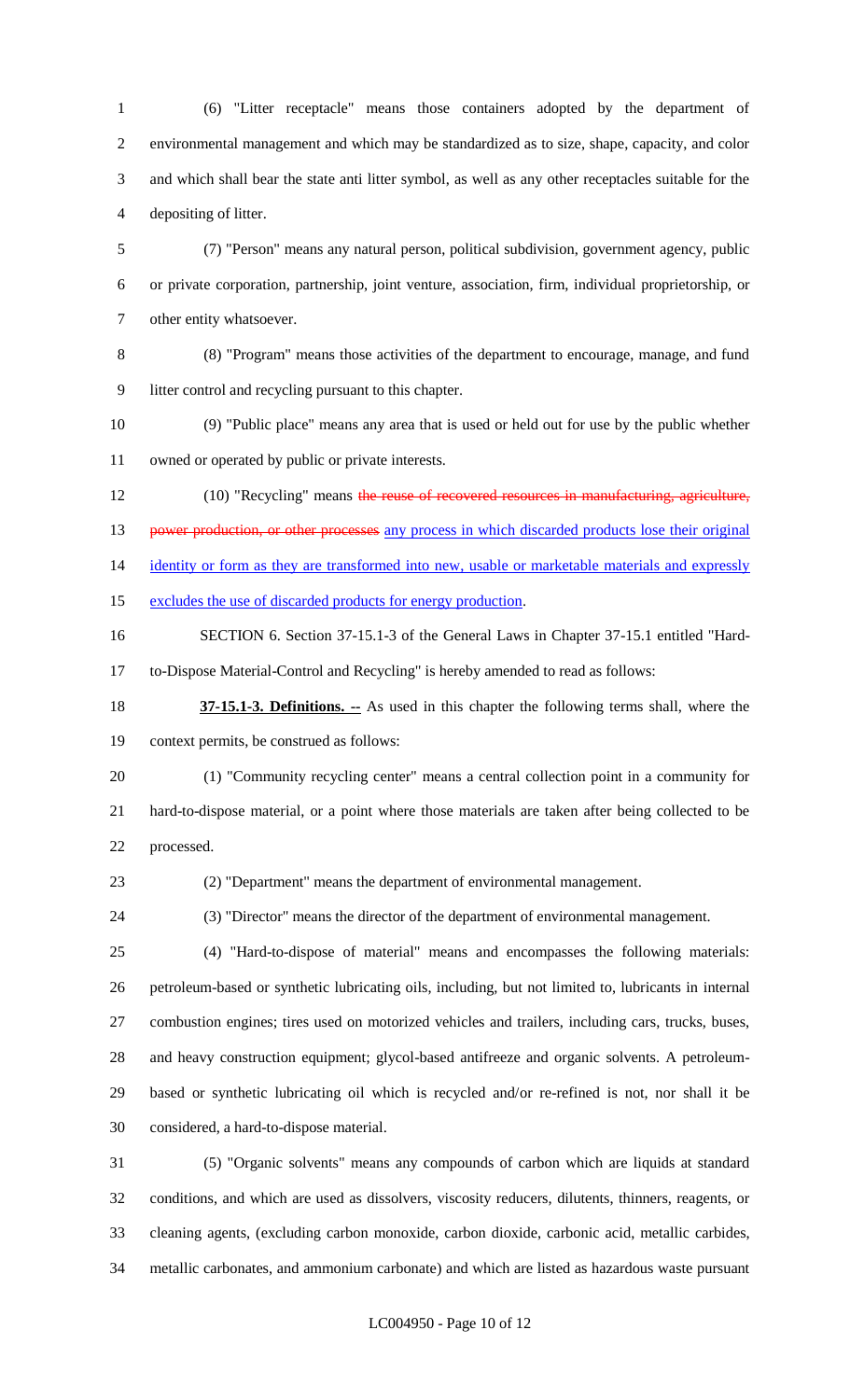1 to the state hazardous waste program pursuant to chapter 19.1, title 23.

2 (6) "Person" means any natural person, political subdivision, government agency, public 3 or private corporation, partnership, joint venture, association, firm, individual proprietorship, or 4 other entity whatsoever.

 (7) "Program" means those activities of the department to encourage, manage, and fund hard-to-dispose material control and recycling, and to aid in the monitoring and tracking, reduction, recycling, and reuse of hard-to-dispose material control and recycling pursuant to this 8 chapter.

- 9 (8) "Public place" means any area that is used or held out for use by the public whether 10 owned or operated by public or private interests.
- 11 (9) "Recycling" means the reuse of recovered resources in manufacturing, agriculture,
- 12 power production, or other processes any process in which discarded products lose their original
- 13 identity or form as they are transformed into new, usable or marketable materials and expressly
- 14 excludes the use of discarded products for energy production.
- 15 SECTION 7. This act shall take effect upon passage.

======== LC004950  $=$